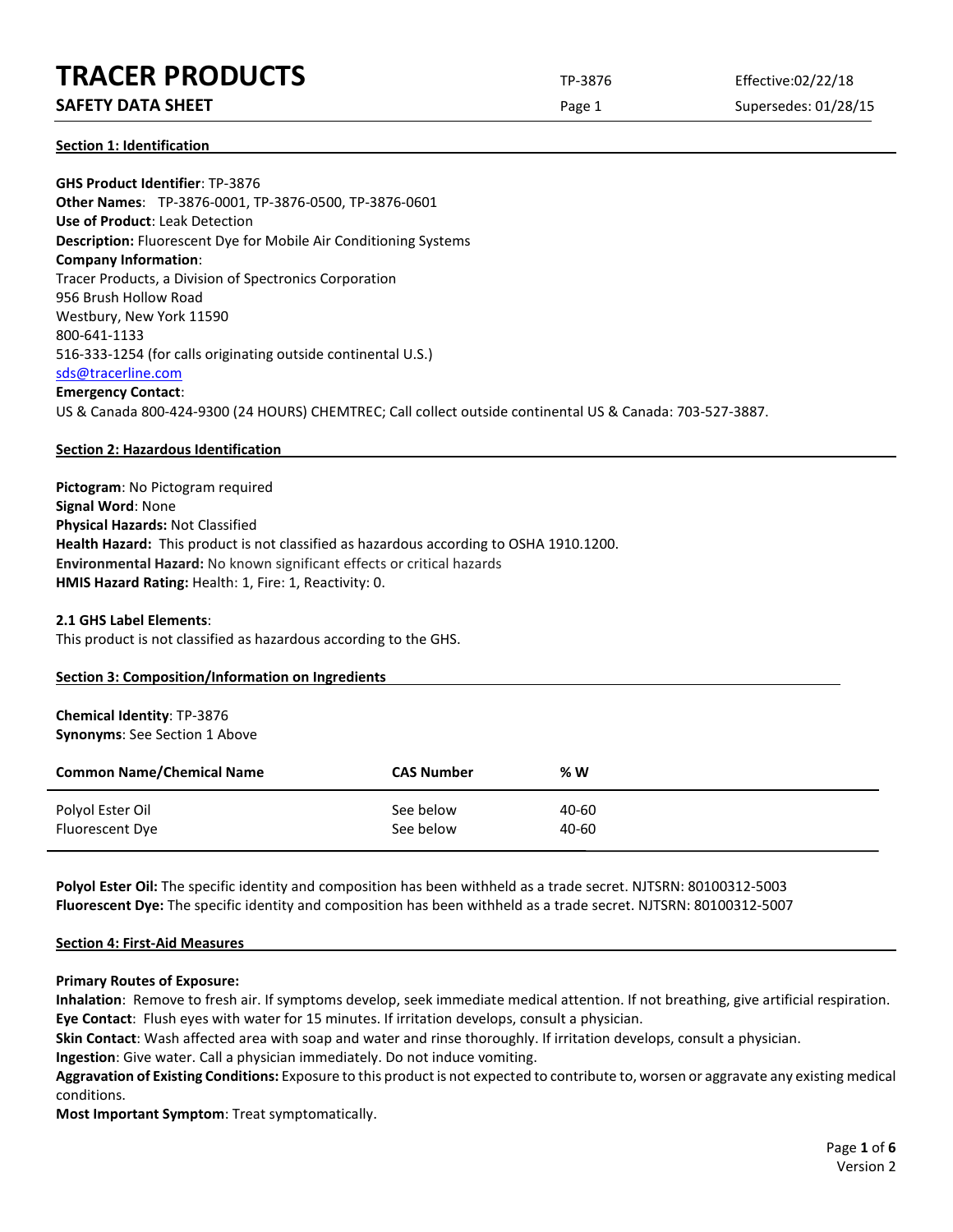| <b>TRACER PRODUCTS</b> | TP-3876 | Effective:02/22/18 |
|------------------------|---------|--------------------|
|                        |         |                    |

Page 2 Supersedes: 01/28/15

# **Section 5: Fire-Fighting Measures**

**Flash Point:** 500°F (260°C)

**Test Method:** Pensky-Martens Closed Cup

**Explosive Limit:** LEL (%): No data available; UEL (%): No data available

**Autoignition Temperature:** No data available

**Unusual Fire and Hazardous Combustion and Decomposition Products:** Smoke, soot, and toxic/irritating fumes (i.e., carbon dioxide, carbon monoxide, etc.). Oxides of nitrogen and carbon.

**Fire and Explosion Hazards:** May liberate irritating or toxic vapors during combustion or decomposition.

**Extinguishing Media:** Based on the NFPA guide, use dry chemical, carbon dioxide, water mist, water jet sprays, halogen, or alcohol foam suitable for Class B fires. Use water to cool containers exposed to fire. For large fires, use water spray, fog or alcohol foam, thoroughly drenching the burning material.

**Unsuitable Extinguishing Media:** High volume water with full jet. Oxidizers and reducers.

**Fire-Fighting Procedures/Equipment:** Fire fighters and others who may be exposed to the products of combustion should be equipped with NIOSH-approved, positive-pressure, self-contained breathing apparatus (SCBA) and full protective clothing. Water can be used to cool and protect containers and surroundings.

# **Section 6: Accidental Release Measures**

# **Non-Emergency Personnel**:

General Advice: Avoid inhalation and contact with skin, eyes, or clothing. Wash hands and face before eating, drinking, or using tobacco products.

Personal Protective Equipment Needed: Wear impervious gloves, shoes, and protective clothing

# **Emergency Personnel**:

Suitable Protective Gear: Wear impervious gloves, shoes and protective clothing.

Unsuitable Protective Gear: Not Applicable

**Environmental Precautions**: Prevent any contamination of local soils and water supply. Prevent ground water infiltration or any ground penetration. Avoid the spreading or entering into watercourses by using sand, soil, or other types of barriers. If contamination into water course or sewage system, alert appropriate authorities.

# **Containment/Clean-up Methods**:

Containment & Recovery of Product: Contain with absorbent material, such as clay, soil, universal binding medium, or any commercially available absorbent. Shovel reclaimed dye and absorbent into a recovery or salvage drums for disposal. For larger spills, transfer to a salvage tank for recovery or safe disposal. Any residues should be treated like a small spill. This is not a RCRA hazardous waste per Title 40 CFR 261. Stop material from contaminating soil, or from entering sewers or bodies of water. For larger spills, transfer to a salvage tank for safe recovery/disposal. Residues are treated as small spills.

Disposal**:** Either incinerate or land fill in accordance with applicable local, state and federal regulations.

# **Section 7: Handling and Storage**

**Handling Precautions:** Use product only in well ventilated areas. Avoid breathing in mists or vapors from a heated product. Avoid formation of mists. Avoid heating product near flash point. Avoid prolonged or repeated contact with skin. Handle in ambient temperature.

**Storage Conditions:** Store in a cool, dry, well-ventilated area away from heat, ignition sources, and direct sunlight. Always keep containers tightly closed. Store away from oxidizing and reducing agents.

**Personal Hygiene:** Wash hands before breaks and at the end of the work day. Do not carry cleaning clothes used to absorb product in clothing. General hygiene measures for chemicals apply.

**Empty Container Precautions:** Do not reuse empty container for any purpose.

**Special Warnings:** Hot organic chemical vapors or mists can suddenly and without warning combust when mixed with air.

# **Section 8: Exposure Controls/Personal Protection**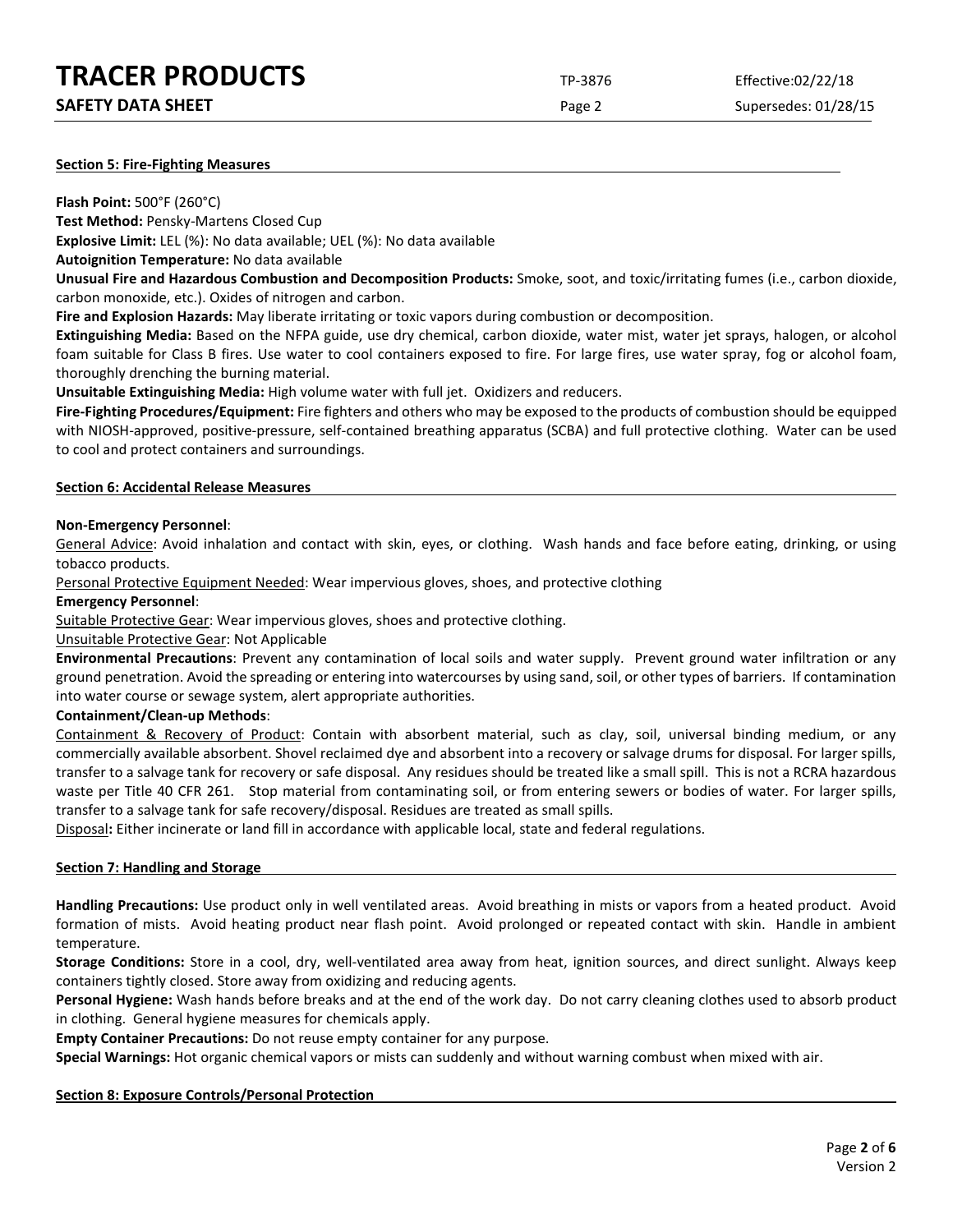| <b>TRACER PRODUCTS</b>   | TP-3876 | Effective:02/22/18   |
|--------------------------|---------|----------------------|
| <b>SAFETY DATA SHEET</b> | Page 3  | Supersedes: 01/28/15 |

**Occupational Exposure Limits**: No exposure limits have been established for this product.

**Biological Exposure Limits**: No data available

**Engineering Controls/Ventilation**: Maintain airborne concentrations below the established exposure limits by providing adequate ventilation. General (dilution) ventilation should be acceptable. Additional local exhaust ventilation is recommended where dusts, mists or vapors may be released.

**Airborne Oil Mist Exposure Limits:** Polyol Ester Oil

ACGIH TLV: 5 mg/m<sup>3</sup>, 8 hr ACGIH STEL:  $10 \text{ mg/m}^3$ OSHA PEL:  $5mg/m<sup>3</sup>$ , 8 hr

# **Personal Protective Equipment**:

Respiratory Protection: Avoid breathing vapor and/or mist. If occupational exposure limits are exceeded wear NIOSH/OSHA approved equipment. Use a respiratory protection fitted with a combination filter A-P3 for short term use. High airborne concentrations may necessitate the use of self-contained breathing apparatus (SCBA) or a supplied air respirator. Respiratory protection programs must be in compliance with 29 CFR 1910.134.

Skin Protection: Wear protective clothing and appropriate impervious gloves.

Eye Protection: Wear safety goggles with peripheral coverage approved to EU Standard EN 166, AS/NZS 1337. An eye wash facility should be readily available.

Hand Protection: When in contact with material, be sure to use proper gloves approved to standards (Europe: EN 374, U.S.: F739, & AS/NZS: 2161). Gloves made from neoprene, nitrile or butyl rubber may provide suitable chemical protection.

Hygiene Measures: Wash thoroughly after handling, especially before eating, drinking, smoking, or using restroom facilities.

# **Section 9: Physical and Chemical Properties**

**Physical State**: Liquid **Appearance**: Amber **Odor**: Aromatic hydrocarbon **Odor Threshold**: no data available **Density**: 0.98g/ml **pH**: no data available **Melting Point**: No data available **Freezing Point**: No data available **Initial Boiling Point**: 399°F (204°C) **Boiling Range**: no data available **Flash Point (COC)**: Greater than 305° F (152° C) **Evaporative Rate**: No data available **Solid Flammability**: No data available **Gas Flammability**: No data available **Upper Explosive Limit**: No data available **Lower Explosive Limit**: No data available **Vapor Pressure 68**° **F (20**° **C)** : <0.01 mmHg **Vapor Density (Air= 1)** : >1 **Relative Density**: 1.02 **Solubility in Water**: < 0.1 % **Partition Coefficient: n-octanol/water**: No data available **Auto-ignition Temperature**: No data available **Decomposition Temperature**: No data available **Viscosity at 40°C: 48.8 Viscosity at 100°C**: no data available **Percent Volatile by Volume (%)**: 0 **Evaporation Rate (Butyl Acetate=1)**: < 0.01 **Volatile Organic Content (VOC) Component**: None

**Note:** The physical data presented above are typical values and should not be construed as a specification.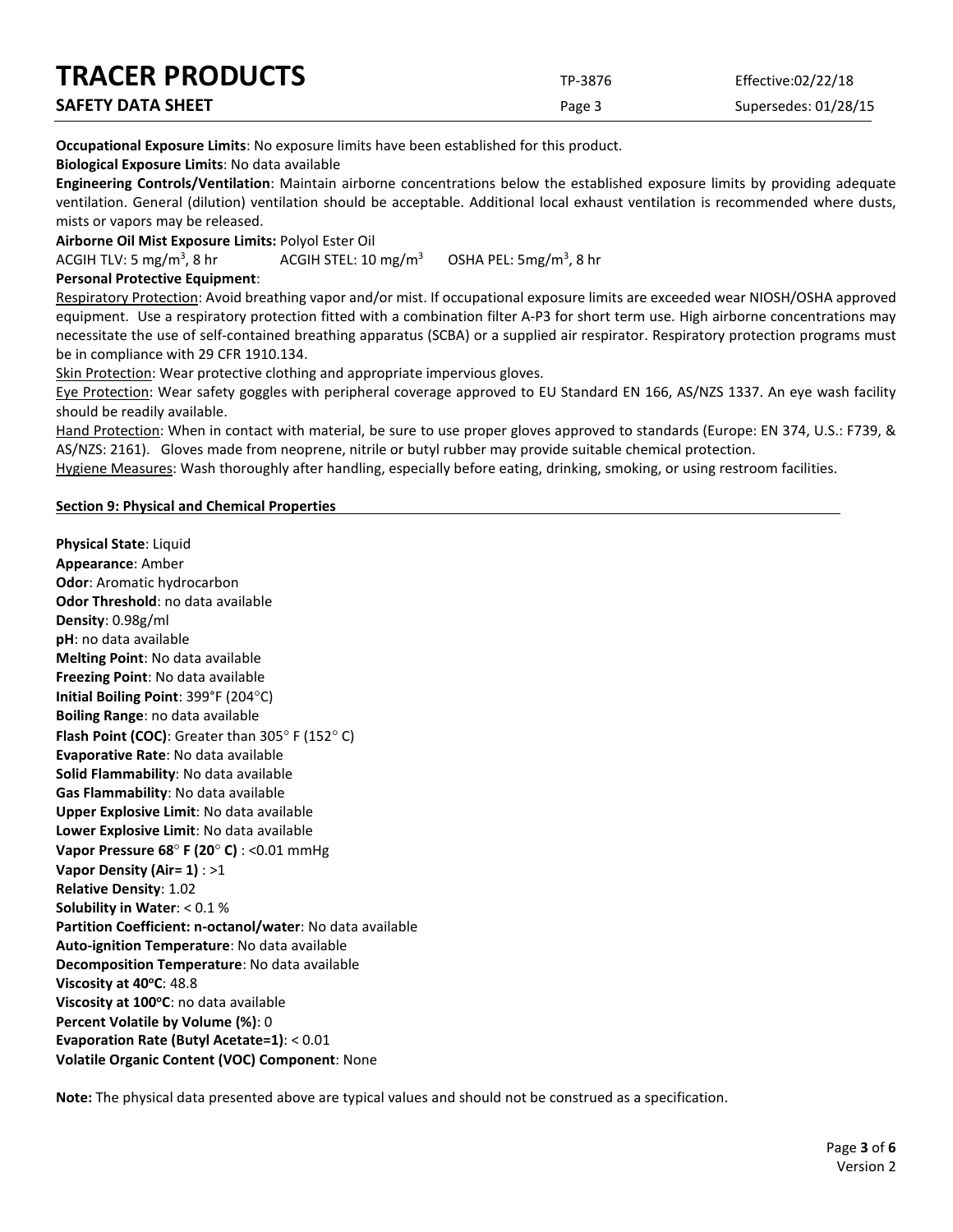# **TRACER PRODUCTS** TP-3876 Effective:02/22/18

# **SAFETY DATA SHEET** SUPERFOUR SAFET ASSEMBLY 2009 THE Page 4 Supersedes: 01/28/15

# **Section 10: Stability and Reactivity**

**Reactivity**: This product is non-reactive under ambient conditions

**Stability**: Stable under normal conditions of use.

**Conditions to Avoid**: High temperatures & a source of ignition. Toxic fumes may be released if product is heated above decomposition point.

**Incompatible Materials**: Strong Acids, Strong oxidizing agents, and Reducing agents

Hazardous Decomposition Products: In the event of combustion, CO and CO<sub>2</sub> will be formed.

**Hazardous Polymerization**: Will not occur

# **Section 11: Toxicological Information**

|                 |        | <b>Fluorescent Dye</b> | Polyol Ester Oil  |
|-----------------|--------|------------------------|-------------------|
| Oral LD50       | Rat    | >5000 mg/kg            | >2000 mg/kg       |
| Dermal LD50     | Rabbit | >2000 mg/kg            | >2000 mg/kg       |
| Inhalation LC50 | Rat    | $>12$ mg/l             | $>5.1$ mg/l       |
| Eye Irritation  | Rabbit | Not Irritating         | Not Irritating    |
| Skin Irritation | Rabbit | >4                     | No data available |

# **Carcinogenicity**:

| <b>Carcinogenicity</b> | ACGIH | <b>IARC</b> | <b>NTP</b> | <b>OSHA</b> |
|------------------------|-------|-------------|------------|-------------|
| Polyol Ester Oil       | No    | N٥          | N٥         | N٥          |
| <b>Fluorescent Dye</b> | No    | Nο          | N٥         | N٥          |

Summary Comments: According to ACGIH, IARC, NTP, and OSHA, the Polyalkylene glycol nor the fluorescent dye are not considered to be a hazardous carcinogen to humans.

**Reproductive Toxicity**: No data available

**STOT-single exposure**: No data available

# **STOT-repeated exposure**:

|                    |     | Fluorescent Dye                       | Polyol Ester |
|--------------------|-----|---------------------------------------|--------------|
| Oral mg/kg         | Rat | No data available                     | 1613         |
| Dermal mg/kg       | Rat | No data available   No data available |              |
| Inhalation mg/l/4h | Rat | No data available   No data available |              |

## **Aspiration Hazard:** No

**Likely Routes of Exposure**: Eyes, skin and respiratory tract **Symptoms**:

Eye Contact: May cause mild irritation

Skin Contact: May cause mild irritation

Inhalation: May cause mild respiratory irritation

Ingestion: May cause gastrointestinal irritation

# **Section 12: Ecological Information**

## **Toxicity**:

|                                        | <b>Fluorescent Dye</b> | <b>Polyol Ester Oil</b> |
|----------------------------------------|------------------------|-------------------------|
| Fish $LL_{50}$ 96hr mg/l               | No data available      | $>100$ mg/l             |
| Crustacean LL <sub>50</sub> 96hr. mg/l | No data available      | $>10000$ mg/L           |
| Algae NOEL 72hr. mg/l                  | No data available      | $>100$ mg/l             |

**Persistence & Degradability**: Readily biodegradable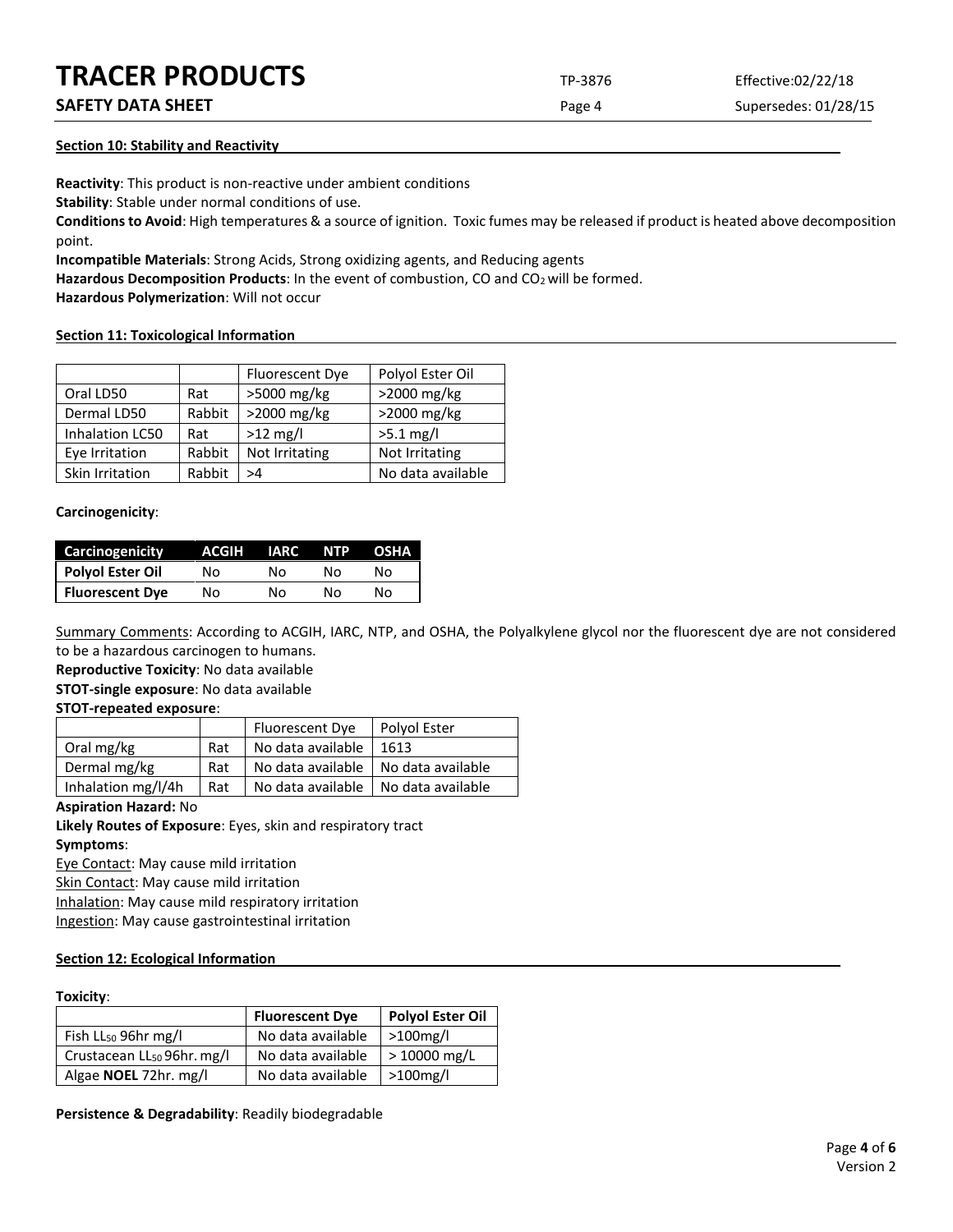# **TRACER PRODUCTS** TP-3876 Effective:02/22/18 **SAFETY DATA SHEET** SUPERFOUR CONSUMING THE Page 5 Supersedes: 01/28/15 **Bioaccumulation Potential**: Does not readily bioaccumulate

**Mobility in Soil**: No data available **Behavior in Sewage Plants:** No data available **PBT vPvB:** This substance is not a PBT vPvB

# **Section 13: Disposal Considerations**

**General Statements:** Federal regulations may apply to empty container. State and/or local regulations may be different.

**Disposal:** Recover or recycle if possible, otherwise, dispose of in accordance with all local, state, and federal regulations. Sewage disposal is discouraged

**Special Instructions:** Be sure to contact the appropriate government environmental agencies if further guidance is required. Do not remove labels from container until container is cleaned properly. Containers can be reused or disposed of by landfill or incineration if appropriate to local law. Water with cleaning agents is required

**Hazardous Waste Number:** Not a RCRA hazardous waste

## **Section 14: Transport Information**

**General Comments**: This product is not classed as hazardous or regulated for transport under 49 CFR, IATA/ICAO, or IMDG **49 CFR: DOT Shipping Name:** Not Regulated **DOT Label:** N/A **DOT Identification No.:** Not Applicable; Nonregulated shipments by air under 49 CFR, IATA/ICAO AND IMO **Transport by Road/Rail (ADR/RID): UN Proper Shipping Name:** Not Applicable **Transport Hazard Class:** Not Applicable **Packing Group:** Not Applicable **Classification Code:** Not Applicable **LQ (ADR 2013):** Not Applicable **LQ (ADR 2009):** Not Applicable **Environmental Hazard:** Not Applicable **Tunnel Restriction Code:** Not Applicable **Transport by Sea (IMDG): UN Proper Shipping Name:** Not Applicable **Transport Hazard Class:** Not Applicable **Packing Group:** Not Applicable **Marine Pollutant:** Not Applicable **Environmental Hazard:** Not Applicable **Transport by Air (IATA): UN Shipping Name**: Not Applicable **Transport Hazard Class**: Not Applicable **Packing Group Number**: Not Applicable **Environmental Hazards**: Not Applicable **Special Precautions for User:** Unless otherwise specified, general measures for safe transport must be followed **Transport in Bulk:** Non-dangerous material according to transport regulations

## **Section 15: Regulatory Information**

# **Inventory Status:**

Polyol Ester Oil: is listed or are excluded from listing on TSCA, DSL, & AICS inventories Fluorescent Dye: is listed or are excluded from listing on TSCA, DSL, AICS, IECSC, & ENCS inventories **SARA Title III Information**: This product contains no chemicals subject to the reporting requirements of Section 313 of the emergency planning and community right to know act.